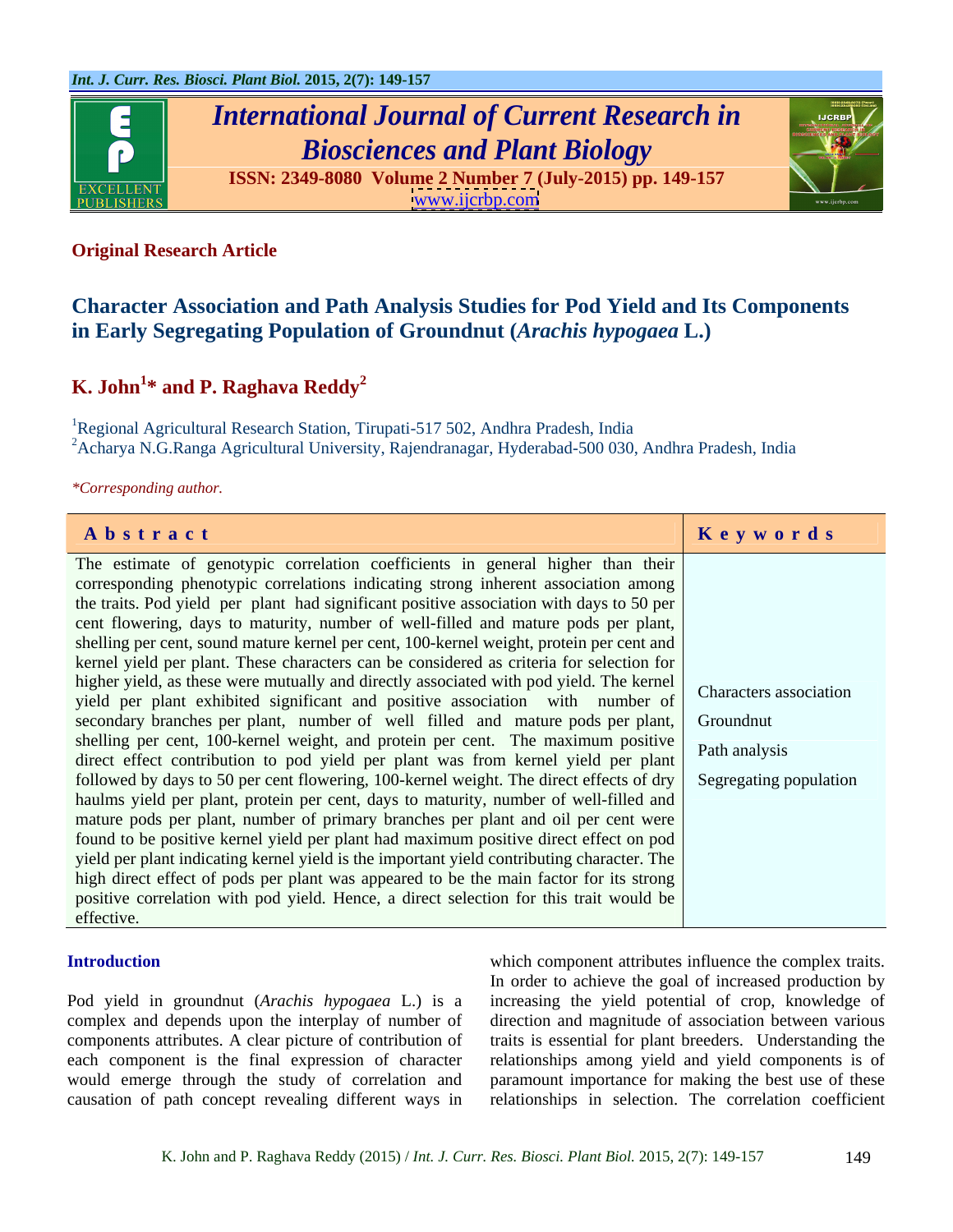crosses of  $F_2$  generation in groundnut.  $\qquad \qquad$  or negative.

2009. All the twenty eight  $F_2$ s were randomized in each replication and were raised in three rows of 3.0 m length with a spacing of  $22.5 \times 10$  cm. Thirty random plants per

The data were recorded for fifteen quantitative traits *viz*., kernel yield per plant. The relationship of pod yield per days to 50% flowering, days to maturity, plant height, plant with oil per cent was significant and ne number of primary branches per plant, number of while it's association with other characters *viz*., dry secondary branches per plant, number of well-filled and haulms yield per plant was found to be positive but non mature pods per plant, shelling per cent, sound mature significant (Table 2). On contrary it had non-significant kernel per cent, 100-kernel weight, dry haulm weight per and negative correlation with number of primary plant, harvest index, oil per cent, protein content, kernel branches per plant and harvest index. These characters yield per plant and pod yield per plant. Genotypic and can be considered as criteria forselection for higher phenotypic correlation coefficients were calculated yield, as these were mutually and directly associated with among the genotypes using the formulae suggested by Al-Jibouri et al. (1958). Path coefficient analysis was carried out by using phenotypic and genotypic

The association studies provide reliable information on characters. The information on the association between traits of the economic worth is of great value to the plant breeders as it will help in assessing the scope of Days to 50 per cent flowering possessed significant and simultaneous improvement of two or more characters. positive association with days to maturity), plant height, Hence, understanding of the inter-relationships of

may be confounded with indirect effect due to common characters with yield and among themselves will be of association inherent in trait interrelationships. Therefore great value in any crop improvement programme. Yield information derived from the correlation coefficients can is a highly complex character and polygenic nature be augmented by partitioning correlations into direct and which is influenced by the environment. Hence, the indirect effects by path coefficient analysis. Accordingly, study of inter-association is essential to understand the the present investigation was aimed to study the relationship of simple traits with complex yield association of pod yield and its component traits in the contributing traits. These relationships may be positive or negative.

**Materials and methods In the present study, genotypic correlations were higher** The experimental material comprised of twenty eight  $F_2$   $F_2$ 's. These indicate that the strong inherent association crosses. All the twenty-eight  $F_2$ s were evaluated at between the characters governed largely by genetic Agricultural Research Station, Tirupati (Andhra causes and reduced by environmental forces. The Pradesh), India under irrigated conditions during *rabi*  environment and genotype x environment interaction than phenotypic correlations for most of the characters played a major role in determining these associations between the characters.

replication were sampled for recording observations from The correlation coefficients worked-out for yield and its each cross and replication and their mean values were components in F<sub>2</sub> generation evaluated during *rabi*, 2009 used. The experiment was conducted in a red sandy loam are furnished in Table 1. Pod yield per plant had soil with a neutral pH, low in organic carbon. significant positive association with days to 50 per cent Recommended agronomic and plant protection measures flowering, days to maturity, number of well-filled and were adopted for the conduct of experiment. mature pods per plant, shelling per cent, sound mature kernel per cent, 100-kernel weight, protein per cent and kernel yield per plant. The relationship of pod yield per plant with oil per cent was significant and negative pod yield. Similar results were obtained by Jonah et al. (2010) and Korat et al. (2010).

correlation coefficients as per the method suggested by The kernel yield per plant exhibited significant and Dewey and Lu (1959). positive association with number of secondary branches **Results and discussion** plant, shelling per cent, 100-kernel weight, and protein **Characters association non-significant and positive, while it had significant** nature and extent of relationship between different maturity, plant height, number of primary branches per per plant, number of well filled and mature pods per per cent. Its relationship with oil per cent was found to be negative association with harvest index and non significant and negative association with days to plant and dry haulms yield per plant.

number of primary branches per plant, number of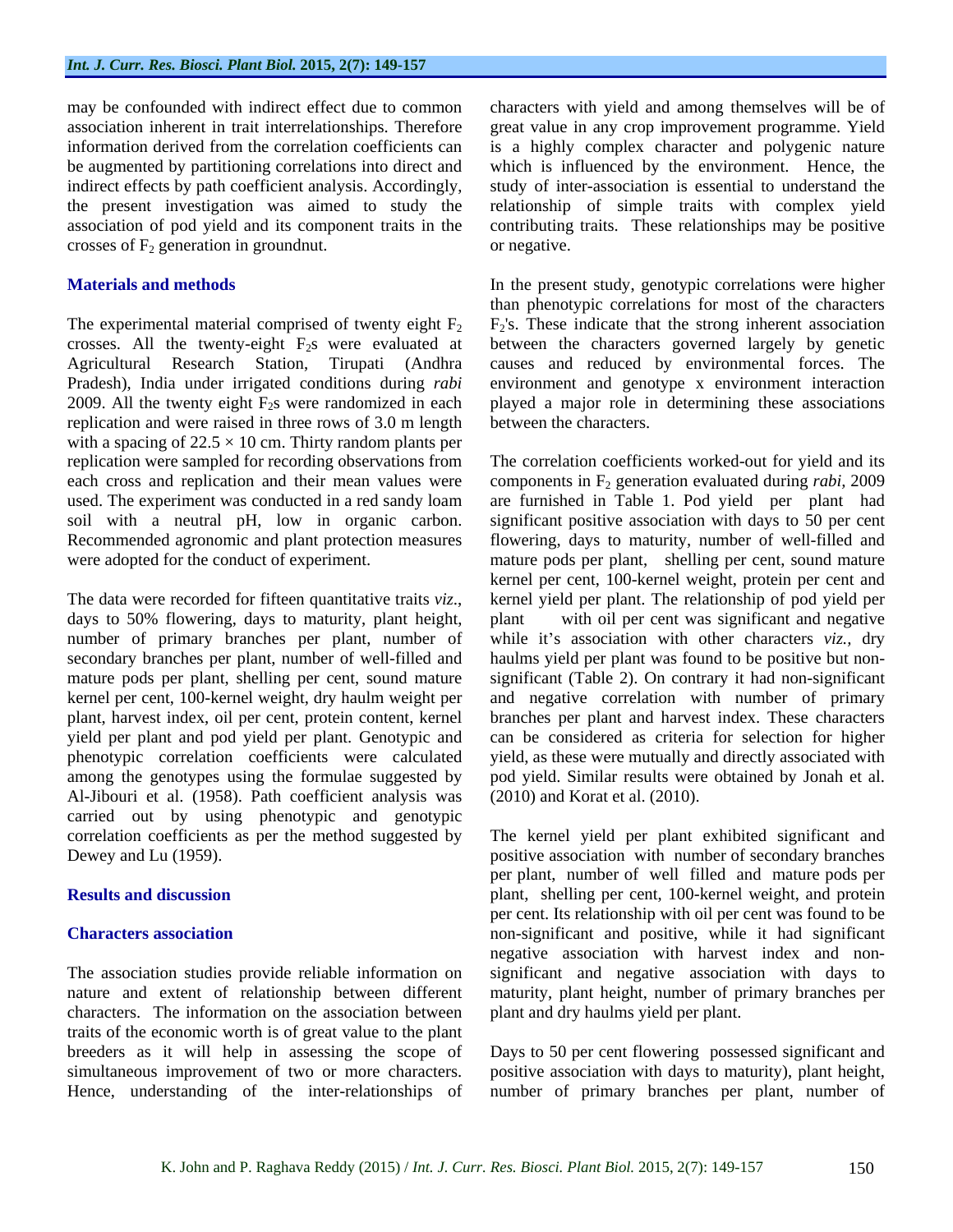be significant and positive, while its significant and negative association was observed with shelling per significant negative association with number of well-<br>sound mature kernel per cent. Shelling per cent

The association between plant height and number of per cent. primary branches per plant, number of secondary branches per plant, dry haulms yield per plant and The relationship of sound mature kernel per cent with harvest index was found to be significant and positive. It protein per cent was significant and positive, while it's possessed significant and negative association with harvest index ( $r_g = -0.5822$ ), specific leaf weight, shelling<br>per plant and oil per cent, it had weak positive per plant and oil per cent, it had weak positive significant. These results were confirmed with the relationship with number of well-filled and mature pods findings of Sumathi and Muralidharan (2009). On per plant, it's non-significant and negative association contrary negative correlation of 100-kernel weight with was observed with protein per cent. The association of protein content was reported by Johar Singh and number of primary branches per plant with number of secondary branches per plant, transpiration rate, dry harvest index registered negative non-significant haulms yield per plant and harvest index was highly significant and positive, whereas it's correlation with kernel weight established a significant and positive shelling per cent, sound mature kernel per cent, 100- relationship with protein per cent and significant kernel weight and oil per cent was significant and negative. The relationship between number of primary branches per plant and protein per cent was weak and On contrary, its negative direct effect was through plant positive and with number of well-filled and mature pods height, number of secondary branches per plant, shelling per plant is non-significant and negative. Number of per cent, 100-kernel weight, harvest index, oil per cent secondary branches per plant possessed significant and and kernel yield per plant. Number of secondary positive association with dry haulms yield per plant, branches per plant exhibited positive indirect effect days harvest index and protein per cent, while it had non- to 50 per cent flowering, days to maturity, number of significant positive relationship with sound mature primary branches per plant, sound mature kernel per kernel per cent. Significant negative association was cent, dry haulms yield per plant, and protein per cent and found with shelling per cent, 100-kernel weight and oil negative indirect effect through plant height, number of per cent. On contrary, it displayed non-significant well-filled and mature pods per plant, shelling per cent, negative association with number of well-filled and 100-kernel weight, harvest index, oil per cent and kernel mature pods per plant.

secondary branches per plant, and dry haulms yield per Number of well-filled and mature pods per plant plant, while it had significant negative relationship with established a significant and positive relationship with shelling per cent and oil per cent. Days to 50 per cent dry haulms yield per plant and non-significant and flowering expressed non-significant and negative positive association of it with shelling per cent, 100 association with number of well-filled and mature pods kernel weight, harvest index, oil per cent and protein per per plant, sound mature kernel per cent and protein per cent indicating the positive linear relationship of these cent, while it had non-significant and positive association characters with kernel yield. The results indicate that with harvest index. The improvement in these characters improvement in these characters improvement The association of days to maturity with days to 50 per significant association of kernel yield with mature pods cent flowering, plant height, number of primary branches per plant were also reported by Jayalakshmi et al. (2000), per plant, number of secondary branches per plant, dry Venkataravana et al. (2000), Venkataramana (2001), haulms yield per plant and harvest index was found to Makhan Lal et al. (2003), Trivikrama Reddy (2003), cent and oil per cent. On contrary, it displayed non- also expressed non-significant negative relation with filled and mature pods per plant, sound mature kernel per expressed significant and positive association with sound cent, protein per cent and kernel yield per plant and non mature kernel per cent, 100-kernel weight and oil per cent, significant positive association was observed with 100- while its association with dry haulms yield per plant and kernel weight. harvest index was significant and negative and non in pod yield can be achieved. Similar kind of positive Hemanth Kumar (2004) and Lakshmidevamma et al. (2004), Abraham (1990), and Venkateswarlu (2007). It sound mature kernel per cent. significant and negative correlation with protein per cent. The relationship of sound mature kernel per cent with

association with other characters *viz.,* 100-kernel weight and oil per cent was found to be positive but non- Mohinder Singh (2001). Dry haulms yield per plant and association with sound mature kernel per cent. Hundred negative relationship with oil per cent.

yield per plant.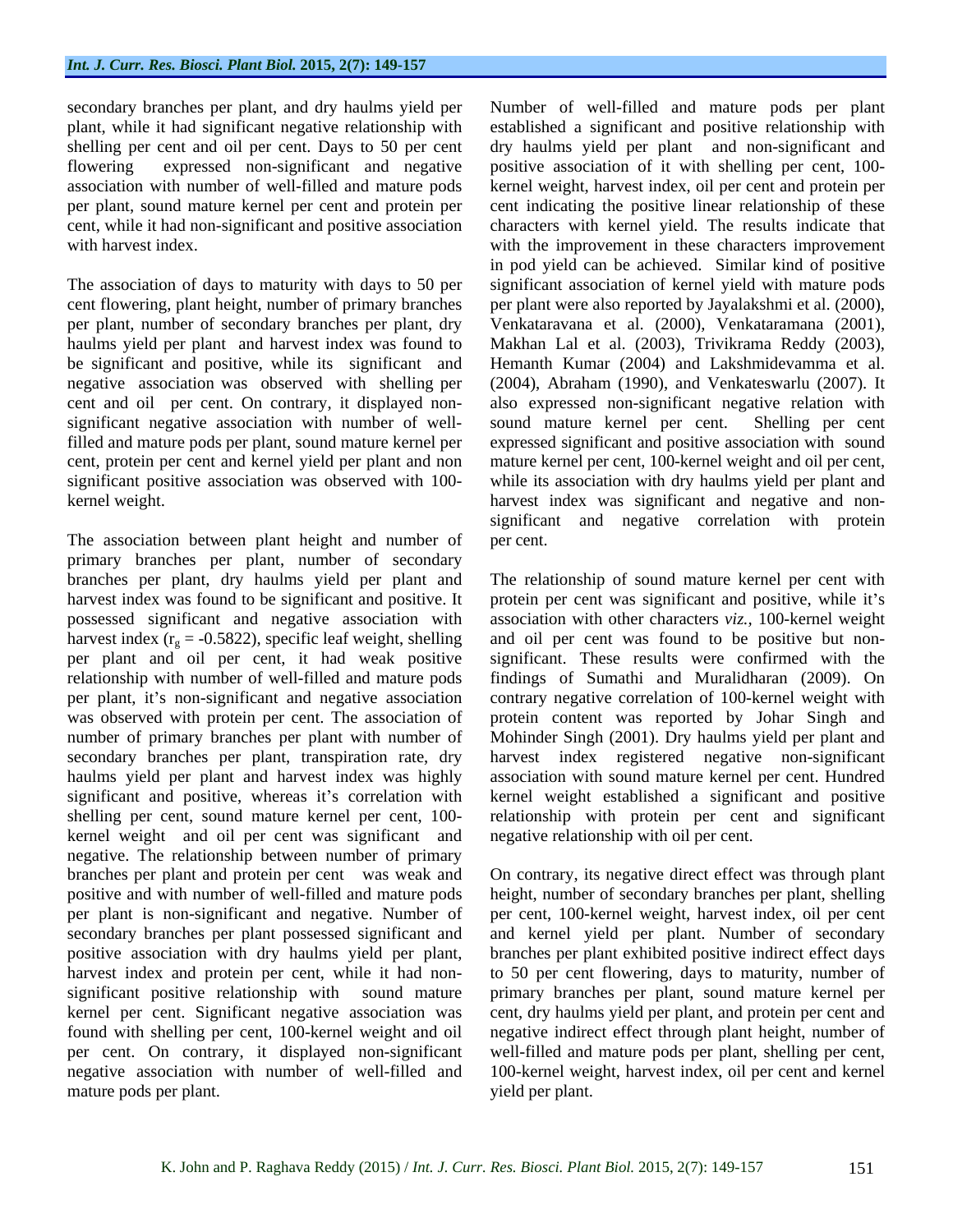| <b>Character</b>                             |                            | Days to<br>50%<br>flowering | Days to<br>maturity | Plant<br>height | No. of<br>primary<br>branches<br>per plant | No. of<br>secondary<br>branches<br>per plant | No. of<br>well-filled<br>and<br>mature<br>pods per<br>plant | Shelling%   | SMK%      | 100<br>kernel<br>weight | Dry haulm<br>weight per<br>plant | <b>Harvest</b><br>index | Oil<br>per cent | Protein<br>per cent | Kernel<br>yield<br>per<br>plant | Pod<br>yield<br>per<br>plant |
|----------------------------------------------|----------------------------|-----------------------------|---------------------|-----------------|--------------------------------------------|----------------------------------------------|-------------------------------------------------------------|-------------|-----------|-------------------------|----------------------------------|-------------------------|-----------------|---------------------|---------------------------------|------------------------------|
| Days to 50% flowering                        |                            | 1.0000                      | 0.6474**            | 0.3112          | 0.3076                                     | 0.3659                                       | $-0.1695$                                                   | 0.1719      | $-0.1511$ | 0.0910                  | 0.2925                           | 0.2766                  | $-0.2970$       | $-0.0843$           | $-0.0003$                       | 0.1328                       |
|                                              | G                          | 1.0000                      | 0.8362**            | 0.5259**        | 0.6093**                                   | 0.4630*                                      | 0.1910                                                      | $0.4941**$  | 0.3483    | 0.1040                  | 0.4772*                          | 0.3636                  | $0.4743*$       | 0.0659              | 0.1670                          | 0.5656**                     |
|                                              |                            |                             | 1.0000              | 0 2 5 4 7       | 0.2276                                     | 0.2920                                       | $-0.1204$                                                   | $-0.0703$   | $-0.0350$ | 0.0852                  | 0.2621                           | 0 2010                  | 0 3 4 9 0       | 0 1 3 6 3           | 0.0153                          | 0.1585                       |
| Days to maturity                             | G                          |                             | 1.0000              | 0.6172**        | 0.6496**                                   | 0.4466*                                      | 0.3011                                                      | $0.4295*$   | 0 3 7 2 9 | 0.1615                  | 0 5980**                         | 0.4845**                | $0.7457**$      | 0.2991              | $-0.0458$                       | 0.3852*                      |
| Plant height                                 | P                          |                             |                     | 1.0000          | 0.0974                                     | 0 5245**                                     | 0 0 9 7 4                                                   | 0.3078      | 0.0571    | 0.0743                  | 0.3605                           | 0.3952*                 | 0.2143          | 0.0289              | $-0.0991$                       | 0.1259                       |
|                                              | G                          |                             |                     | 1.0000          | 0.5256**                                   | 0.8208**                                     | 0 1176                                                      | $-1.0302**$ | 0.3002    | 0.0347                  | 0 8153**                         | 0 5957**                | $0.3968*$       | 0.2374              | $-0.2286$                       | 0.1988                       |
| No. of primary branches per plant            | P                          |                             |                     |                 | 1.0000                                     | 0 3 3 6 0                                    | $-0.0472$                                                   | 0.2096      | 0.2125    | 0.0706                  | 0.4152*                          | $0.4350*$               | $-0.2704$       | 0.0892              | 0.1677                          | 0.0208                       |
| G                                            |                            |                             |                     |                 | 1.0000                                     | $0.6434**$                                   | $-0.3657$                                                   | $10964**$   | 0.5921**  | $0.3943*$               | 0.6221**                         | 0.6628**                | $-0.6098**$     | 0.1902              | 0 3 3 7 7                       | 0.0441                       |
| No. of secondary branches per plant          | P                          |                             |                     |                 |                                            | 1.0000                                       | 0.0032                                                      | $0.3746*$   | $-0.1053$ | 0.1092                  | 0 3 3 6 1                        | 0.3351                  | $-0.2299$       | 0.2002              | $-0.0604$                       | 0.0343                       |
|                                              |                            |                             |                     |                 |                                            | 1.0000                                       | $-0.0518$                                                   | $19147**$   | $-0.2480$ | $0.4009*$               | 0.5574**                         | 0.5511**                | $-0.5233**$     | 0.7242**            | $-0.4017*$                      | 0.1834                       |
| No. of well-filled and mature pods per plant | P                          |                             |                     |                 |                                            |                                              | 1.0000                                                      | 0.1008      | $-0.0267$ | 0.2699                  | 0.2427                           | 0.0519                  | 0.1398          | 0.0192              | 0.3165                          | 0.2725                       |
|                                              |                            |                             |                     |                 |                                            |                                              | 1.0000                                                      | 0.2081      | $-0.0830$ | 0.2684                  | 0.4390*                          | 0.2625                  | 0.2952          | 0.1284              | 0.5769**                        | 0.3926*                      |
| Shelling per cent                            |                            |                             |                     |                 |                                            |                                              |                                                             | 1.0000      | 0 2 3 1 6 | 0.3754*                 | 0.1952                           | 0.3553                  | 0.2157          | 0.1208              | 0.2816                          | 0.0020                       |
|                                              | G                          |                             |                     |                 |                                            |                                              |                                                             | 1.0000      | 0.6535**  | 0.8639**                | 0.5048**                         | 0.5526**                | 0 4137*         | 0 2065              | 0.4763*                         | 0.3951*                      |
| Sound mature kernel                          | P                          |                             |                     |                 |                                            |                                              |                                                             |             | 1.0000    | 0.1724                  | $-0.1530$                        | 0.2775                  | 0.0296          | 0.1666              | $-0.0919$                       | 0.1542                       |
| per cent                                     | G                          |                             |                     |                 |                                            |                                              |                                                             |             | 1.0000    | 0.2665                  | 0.1479                           | 0.2631                  | 0.1768          | 1 3 381**           | 0.3115                          | 0.3742*                      |
| 100 kernel weight                            | P                          |                             |                     |                 |                                            |                                              |                                                             |             |           | 1.0000                  | 0.0838                           | 0.3228                  | $-0.1328$       | 0.0504              | 0.4180*                         | 0.2950                       |
|                                              | G                          |                             |                     |                 |                                            |                                              |                                                             |             |           | 1.0000                  | 0 1982                           | 0.0064                  | $0.5048**$      | 0.7318**            | 0 4614*                         | 0.4651*                      |
| Dry haulm weight per plant                   | $\sf P$                    |                             |                     |                 |                                            |                                              |                                                             |             |           |                         | 1 0000                           | 0.8183**                | 0.2331          | 0.0580              | 0.1088                          | 0.0282                       |
|                                              | G                          |                             |                     |                 |                                            |                                              |                                                             |             |           |                         | 1.0000                           | 0.9331**                | $-0.4366*$      | 0.2554              | 0.1363                          | 0.1726                       |
| Harvest index                                | P                          |                             |                     |                 |                                            |                                              |                                                             |             |           |                         |                                  | 1.0000                  | 0.2027          | 0.0615              | $-0.4076$                       | 0.2733                       |
|                                              | G                          |                             |                     |                 |                                            |                                              |                                                             |             |           |                         |                                  | 1.0000                  | 0.2086          | $0.7696**$          | $0.4550*$                       | 0.3141                       |
| Oil per cent                                 | P                          |                             |                     |                 |                                            |                                              |                                                             |             |           |                         |                                  |                         | 1.0000          | 0 2 2 1 9           | 0.1001                          | 0.0441                       |
|                                              | G                          |                             |                     |                 |                                            |                                              |                                                             |             |           |                         |                                  |                         | 1.0000          | $0.9240**$          | 0 1 2 6 7                       | 0.3755*                      |
| Protein per cent                             | P                          |                             |                     |                 |                                            |                                              |                                                             |             |           |                         |                                  |                         |                 | 1.0000              | 0.1144                          | 0.1901                       |
|                                              | G                          |                             |                     |                 |                                            |                                              |                                                             |             |           |                         |                                  |                         |                 | 1.0000              | 0.9198**                        | 0.7166**                     |
| Kernel yield per plant                       | P                          |                             |                     |                 |                                            |                                              |                                                             |             |           |                         |                                  |                         |                 |                     | 1.0000                          | 0.7865**                     |
|                                              |                            |                             |                     |                 |                                            |                                              |                                                             |             |           |                         |                                  |                         |                 |                     | 1.0000                          | 1.1602**                     |
| Pod yield per plant                          | P                          |                             |                     |                 |                                            |                                              |                                                             |             |           |                         |                                  |                         |                 |                     |                                 | 1.0000                       |
|                                              |                            |                             |                     |                 |                                            |                                              |                                                             |             |           |                         |                                  |                         |                 |                     |                                 | 1.0000                       |
| Significant at 5% level                      | ** Significant at 1% level |                             |                     |                 |                                            |                                              |                                                             |             |           |                         |                                  |                         |                 |                     |                                 |                              |

Table 1. Phenotypic (P) and genotypic (G) correlation coefficients among yield and yield component characters in F<sub>2</sub> generation in groundnut.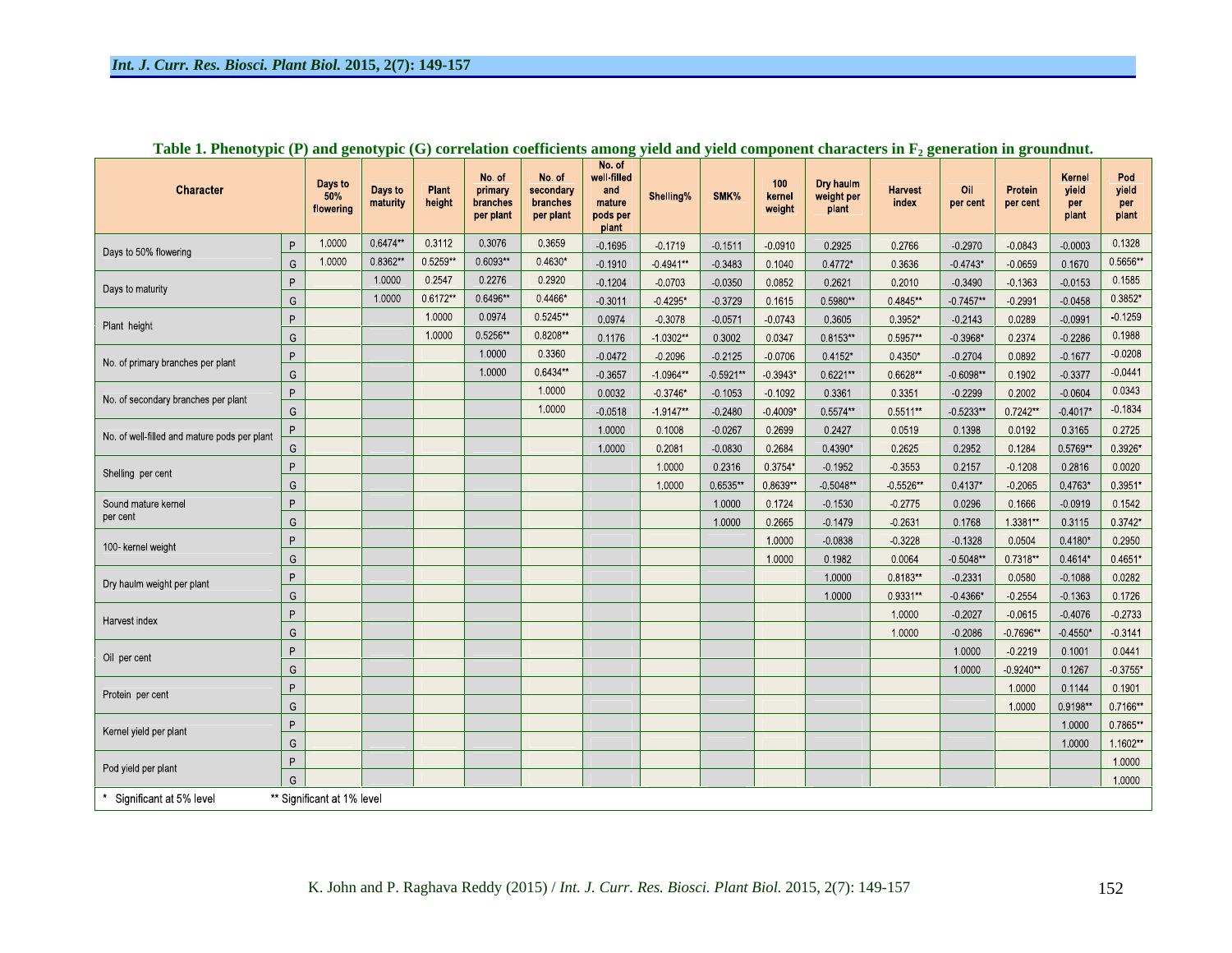| <b>S. No.</b> | <b>Association between the character</b>      |                          |
|---------------|-----------------------------------------------|--------------------------|
|               | Days to 50 per cent flowering with            |                          |
|               | Plant height                                  | Positive significant     |
|               | Number of primary branches per plant          | Positive significant     |
|               | Number of secondary branches per plant        | Positive significant     |
|               | Shelling per cent                             | Negative significant     |
|               | Sound mature kernel per cent                  | Negative non-significant |
| 6             | 100 - kernel weight                           | Positive non-significant |
|               | Harvest index                                 | Positive non-significant |
|               | Oil per cent                                  | Negative significant     |
|               | Protein per cent                              | Negative non-significant |
| 10            | Kernel yield per plant                        | Positive non-significant |
| -11           | Pod yield per plant                           | Positive significant     |
|               | Days to maturity with                         |                          |
|               | Number of secondary branches per plant        | Positive significant     |
|               | Shelling per cent                             | Negative significant     |
|               | Sound mature kernel per cent                  | Negative non-significant |
|               | 100 - kernel weight                           | Positive non-significant |
|               | Harvest index                                 | Positive significant     |
| 6             | Oil per cent                                  | Negative significant     |
|               | Protein per cent                              | Negative non-significant |
|               | Kernel yield per plant                        | Negative non-significant |
|               | Pod yield per plant                           | Positive significant     |
|               | <b>Plant height with</b>                      |                          |
|               | Number of primary branches per plant          | Positive significant     |
|               | Number well-filled and mature pods per plant  | Positive non-significant |
|               | Shelling per cent                             | Negative significant     |
|               | Sound mature kernel per cent                  | Positive non-significant |
|               | 100 - kernel weight                           | Positive non-significant |
| -6            | Dry haulms yield per plant                    | Positive significant     |
|               | Harvest index                                 | Positive significant     |
|               | Oil per cent                                  | Negative significant     |
|               | Protein per cent                              | Positive non-significant |
|               |                                               |                          |
| 10            | Kernel yield per plant<br>Pod yield per plant | Negative non-significant |
| - 11          |                                               | Positive non-significant |
|               | Number of primary branches per plant with     |                          |
|               | Number of secondary branches per plant        | Positive significant     |
|               | Shelling per cent                             | Negative significant     |
|               | Sound mature kernel per cent                  | Negative significant     |
|               | 100 - kernel weight                           | Negative significant     |
|               | Oil per cent                                  | Negative significant     |
| -6            | Protein per cent                              | Positive non-significant |
|               | Kernel yield per plant                        | Negative non-significant |
| -8            | Pod yield per plant                           | Negative non-significant |
|               | Number of secondary branches per plant with   |                          |
|               | Number well-filled and mature pods per plant  | Negative non-significant |
| 2             | Shelling per cent                             | Negative significant     |
|               | 100 - kernel weight                           | Negative significant     |
|               | Harvest index                                 | Positive significant     |
|               | Oil per cent                                  | Negative significant     |
| 6             | Protein per cent                              | Positive significant     |
|               | Kernel yield per plant                        | Negative significant     |
| 8             | Pod yield per plant                           | Negative non-significant |

| <b>Table</b><br>, in character association in $\mathbf{F}^{\perp}$<br>eeneration in groundnut.<br>:hange |  |
|----------------------------------------------------------------------------------------------------------|--|
|----------------------------------------------------------------------------------------------------------|--|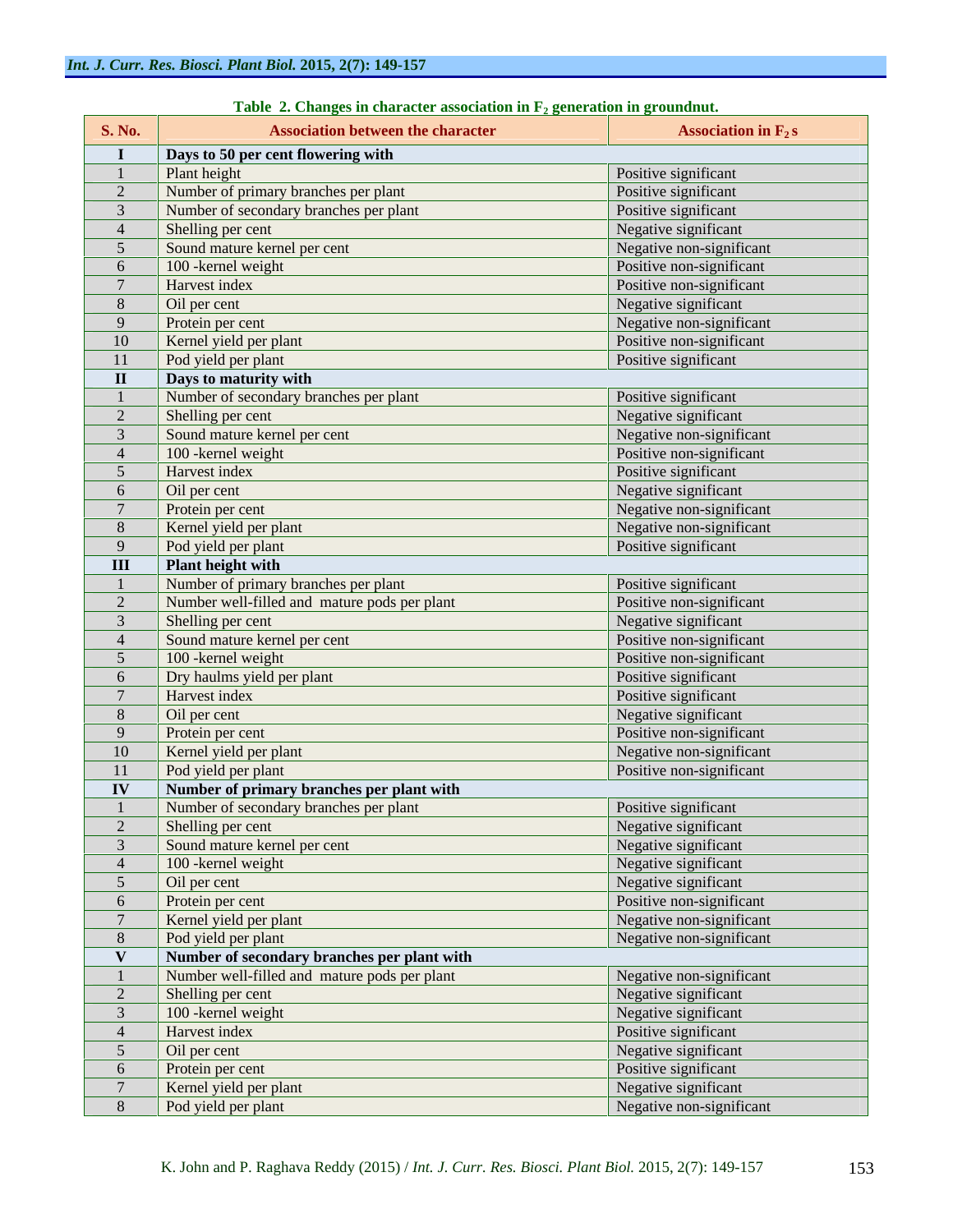| <b>S. No.</b>           | <b>Association between the character</b>          | Association in $F_2s$    |  |  |  |  |
|-------------------------|---------------------------------------------------|--------------------------|--|--|--|--|
| <b>VI</b>               | Number well-filled and mature pods per plant with |                          |  |  |  |  |
|                         | Shelling per cent                                 | Positive non-significant |  |  |  |  |
| $\overline{2}$          | Sound mature kernel per cent                      | Negative non-significant |  |  |  |  |
|                         | Dry haulms yield per plant                        | Positive significant     |  |  |  |  |
| $\overline{4}$          | Harvest index                                     | Positive non-significant |  |  |  |  |
| 5 <sup>5</sup>          | Oil per cent                                      | Positive non-significant |  |  |  |  |
| 6                       | Protein per cent                                  | Positive non-significant |  |  |  |  |
| <b>VII</b>              | <b>Shelling per cent with</b>                     |                          |  |  |  |  |
|                         | Sound mature kernel per cent                      | Positive significant     |  |  |  |  |
| 2                       | Dry haulms yield per plant                        | Negative significant     |  |  |  |  |
| $\overline{3}$          | Harvest index                                     | Negative significant     |  |  |  |  |
| $\overline{4}$          | Oil per cent                                      | Positive significant     |  |  |  |  |
| 5 <sup>5</sup>          | Kernel yield per plant                            | Positive significant     |  |  |  |  |
| -6                      | Pod yield per plant                               | Positive significant     |  |  |  |  |
| <b>VIII</b>             | Sound mature kernel per cent with                 |                          |  |  |  |  |
|                         | 100 - kernel weight                               | Positive non-significant |  |  |  |  |
| 2                       | Dry haulms yield per plant                        | Negative non-significant |  |  |  |  |
| $-3$                    | Harvest index                                     | Negative non-significant |  |  |  |  |
| $\overline{4}$          | Oil per cent                                      | Positive non-significant |  |  |  |  |
| 5 <sup>5</sup>          | Kernel yield per plant                            | Positive non-significant |  |  |  |  |
| 6                       | Pod yield per plant                               | Positive significant     |  |  |  |  |
|                         | 100 - kernel weight                               | Positive non-significant |  |  |  |  |
| 8                       | Harvest index                                     | Positive non-significant |  |  |  |  |
| $\mathbf{Q}$            | Protein per cent                                  | Positive significant     |  |  |  |  |
| $\mathbf{I} \mathbf{X}$ | Dry haulms yield per plant with                   |                          |  |  |  |  |
|                         | Harvest index                                     | Positive significant     |  |  |  |  |
| 2                       | Oil per cent                                      | Negative significant     |  |  |  |  |
| $\overline{3}$          | Kernel yield per plant                            | Negative significant     |  |  |  |  |
| $\overline{4}$          | Pod yield per plant                               | Positive non-significant |  |  |  |  |
| $\mathbf{X}$            | Harvest index with                                |                          |  |  |  |  |
|                         | Protein per cent                                  | Negative significant     |  |  |  |  |
|                         | Kernel yield per plant                            | Negative significant     |  |  |  |  |
| $\overline{3}$          | Pod yield per plant                               | Negative non-significant |  |  |  |  |
| $\overline{\mathbf{X}}$ | Oil per cent with                                 |                          |  |  |  |  |
|                         | Protein per cent                                  | Negative significant     |  |  |  |  |
| 2                       | Kernel yield per plant                            | Positive non-significant |  |  |  |  |
|                         | Pod yield per plant                               | Negative significant     |  |  |  |  |
| <b>XII</b>              | <b>Protein per cent with</b>                      |                          |  |  |  |  |
|                         | Pod yield per plant                               | Positive significant     |  |  |  |  |

through plant height, number of secondary branches per

The character number of well-filled and mature pods plant, 100-kernel weight, harvest index, oil per cent and per plant had positive indirect effect through shelling kernel yield per plant. Earlier Korat *et al.* (2010) per cent, sound mature kernel per cent, 100-kernel reported that harvest index and 100-kernel weight were weight, harvest index, oil per cent, protein per cent identified as the most important yield contributing and kernel yield per plant and negative indirect effect characters. Similar kinds of findings were also reported through days to 50 per cent flowering, days to maturity, by Azad and Hamid (2000), Siddiquet et al. (2006), plant height, number of primary branches per plant, Parameswarappa et al. (2008) and Vaithiyalingan et al. number of secondary branches per plant and harvest (2010). But days to 50 per cent flowering, days to index. maturity, number of primary branches per plant, Shelling per cent showed positive indirect effect mature kernel per cent, dry haulms yield per plant and number of well-filled and mature pods per plant, sound protein per cent it showed negative indirect effect.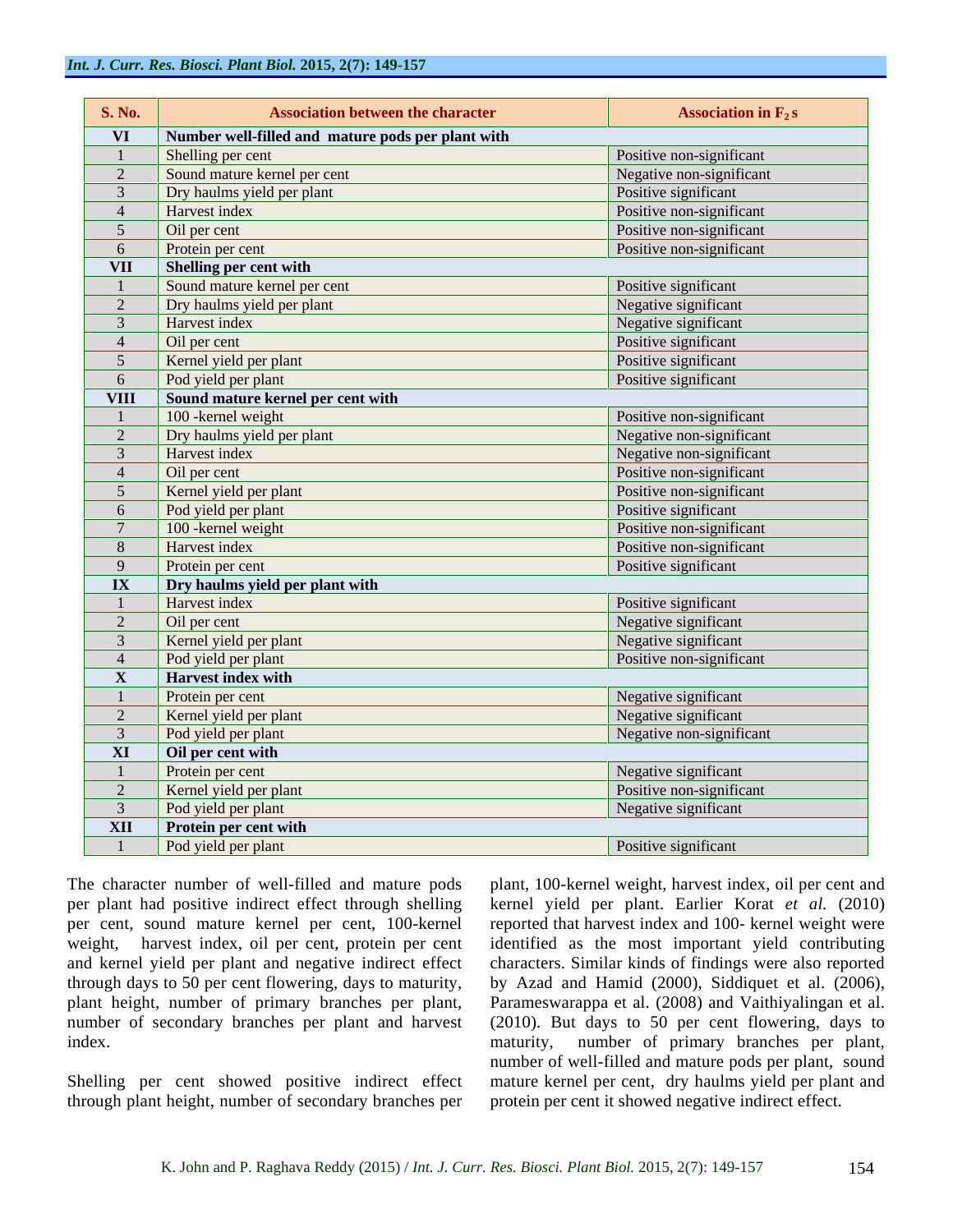| <b>Character</b>                                           |   | Days to<br>50%<br>flowering | Days to<br>maturity                     | <b>Plant</b><br>height | No. of<br>primary<br>branches<br>per plant | No. of<br>secondary<br><b>branches</b><br>per plant | No. Of well<br>filled and<br>mature pods<br>per plant | Shelling% | SMK%      | 100 kernel<br>weight | Dry<br>haulm<br>weight<br>per plant | <b>Harvest</b><br>index | Oil per<br>cent | Protein<br>per cent | Kernel<br>rield per<br>plant | <b>Correlation</b><br>with pod<br>yield per<br>plant |
|------------------------------------------------------------|---|-----------------------------|-----------------------------------------|------------------------|--------------------------------------------|-----------------------------------------------------|-------------------------------------------------------|-----------|-----------|----------------------|-------------------------------------|-------------------------|-----------------|---------------------|------------------------------|------------------------------------------------------|
| Days to 50% flowering                                      | P | 0.2093                      | 0.0739                                  | 0.0008                 | 0.0111                                     | $-0.0218$                                           | 0.0068                                                | 0.0171    | 0.0127    | $-0.0163$            | 0.0475                              | 0.0374                  | 0.0035          | 0.0106              | 00002                        | 0.1328                                               |
|                                                            |   | 0.1720                      | 0.2683                                  | 0.3978                 | 07463                                      | 0.0189                                              | 0 0 3 3 3                                             | $-0.0393$ | $-0.0260$ | 0.1172               | 0 1508                              | 0.2107                  | 0 40 37         | 0.0153              | 0 0 9 3 6                    | 0.5656**                                             |
| Days to maturity                                           | P | 0.1355                      | 0.1141                                  | $-0.0007$              | 0.0082                                     | $-0.0174$                                           | 0.0049                                                | 0.0070    | 0.0029    | 0.0153               | 0.0426                              | $-0.0272$               | 0.0041          | 0.0171              | 0.0102                       | 0.1585                                               |
|                                                            |   | 0.1438                      | 0.3208                                  | 04669                  | 0.7957                                     | 0.0183                                              | 0 0 5 2 4                                             | 0 0 3 4 2 | 0 0 2 7 9 | 0 1821               | 0 1890                              | 0 2807                  | 0 6 3 4 7       | 0 0 6 9 4           | 0.0257                       | 0.3852*                                              |
|                                                            | P | 0.065'                      | 0.0291                                  | $-0.0026$              | 0.0035                                     | 0.0313                                              | 0.0039                                                | 0.0307    | 0 0 0 4 8 | 0 0 1 3 3            | 0.0586                              | 0 0 5 3 5               | $-0.0025$       | 0.0036              | 0 1533                       | 0 1 2 5 9                                            |
| Plant height                                               |   | 0.0904                      | 0.1980                                  | 0.7564                 | 0.6438                                     | $-0.0335$                                           | 0.0205                                                | $-0.0820$ | 0 0 2 2 4 | 0.0392               | 0.2577                              | 0.3451                  | 0 3 3 7 8       | 0.0551              | $-0.0555$                    | 0.1988                                               |
| No of primary branches per plant                           |   | 0.0644                      | 0.0260                                  | $-0.0002$              | 0.0362                                     | $-0.0200$                                           | 0.0019                                                | $-0.0209$ | 0.0179    | $-0.0127$            | 0.0674                              | $-0.0589$               | 0.0032          | 0.0112              | 0.1125                       | $-0.0208$                                            |
|                                                            |   | 0.1048                      | 0.2084                                  | 0.3976                 | 1.2249                                     | $-0.0263$                                           | $-0.0637$                                             | $-0.0873$ | 00442     | 0.4446               | 0 1966                              | $-0.3840$               | 05190           | 0.0442              | 0.1893                       | 0.0441                                               |
| No. of secondary branches per plant                        |   | 0.0766                      | 0.0333                                  | 0.0013                 | 0.0122                                     | $-0.0597$                                           | $-0.0001$                                             | 0.0374    | 0.0088    | $-0.0196$            | 0.0546                              | 0.0453                  | 0.0027          | 0.0252              | $-0.0405$                    | 0.0343                                               |
|                                                            |   | 0.0796                      | 0.1433                                  | 0.6209                 | 0.7880                                     | $-0.0409$                                           | $-0.0090$                                             | 0.1525    | 0.0185    | $-0.4520$            | 0 1762                              | 0 3 1 9 3               | 0.4454          | 0.1681              | 0.2251                       | 0 1834                                               |
|                                                            | P | 0 0 3 5 5                   | 0.0137                                  | $-0.0002$              | 0.0017                                     | $-0.0002$                                           | $-0.0404$                                             | 0.0101    | 0.0022    | 0.0484               | 0.0394                              | $-0.0070$               | 0.0017          | 0.0024              | 0 2122                       | 0.2725                                               |
| No. of well -filled and mature pods per plant              |   | 0 0 3 2 9                   | 0.0966                                  | 0.0890                 | 04480                                      | 0.0021                                              | 0.1742                                                | 0.0166    | 0.0062    | 0.3026               | 0 1 387                             | 0.1521                  | 0.2513          | 0.0298              | 0 3 2 3 3                    | 0.3926*                                              |
| Shelling per cent                                          | P | $-0.0360$                   | 0.0080                                  | 0.0008                 | 0.0076                                     | 0.0224                                              | $-0.0041$                                             | 0.0997    | 0.0195    | 0.0673               | 0.0317                              | 0.0481                  | 0.0026          | 0.0152              | 0 3 1 9 4                    | 0.0020                                               |
|                                                            | G | $-0.0850$                   | 0 1378                                  | 07793                  | 1 3 4 3 0                                  | 0.0783                                              | 0.0362                                                | 0.0796    | 0.0488    | 0.9740               | 0.1595                              | 0.3202                  | 0.3522          | 0.0479              | 0.1578                       | 0 3951*                                              |
|                                                            | P | $-0.0316$                   | $-0.0040$                               | 0.0001                 | 0 0 0 7 7                                  | 0.0063                                              | 0.0011                                                | 0 0 2 3 1 | 0.0840    | 0.0309               | 0.0249                              | 0.0375                  | 0.0004          | 0.0210              | 0.2089                       | 0 1542                                               |
| Sound mature kernel per cent                               | G | 0 0 5 9 9                   | 0 1 1 9 6                               | 0.2271                 | 07253                                      | 0 0 1 0 1                                           | 0.0145                                                | 0 0 5 2 0 | 0.0747    | 0 3004               | 0 0 4 6 7                           | 0.1524                  | 0.1505          | 0 3 1 0 6           | 0 0 5 1 5                    | 0 3742*                                              |
|                                                            | P | 0 0 1 9 0                   | 0.0097                                  | 0 0 0 0 2              | 0.0026                                     | 0 0 0 6 5                                           | 0.0109                                                | 0 0 3 7 4 | 0 0 1 4 5 | 0.1793               | 0 0 1 3 6                           | 0.0437                  | 0.0016          | 0 0 0 6 3           | 0 2803                       | 02950                                                |
| 100 kernel weight                                          |   | 0.0179                      | 0.0518                                  | 0.0263                 | 04830                                      | 0.0164                                              | 0.0467                                                | 0.0688    | 0.0199    | 1.1275               | $-0.0626$                           | $-0.0037$               | 0.4297          | 0.1699              | 0.2585                       | 0.4651*                                              |
| Dry haulm weight per plant                                 | P | 0.0612                      | 0 0 2 9 9                               | $-0.0009$              | 0.0150                                     | $-0.0201$                                           | $-0.0098$                                             | 0 0 1 9 5 | 0 0 1 2 9 | 0.0150               | 0.1625                              | $-0.1107$               | 0.0028          | 0.0073              | 0 0 7 3 0                    | 0.0282                                               |
|                                                            | G | 0.082'                      | 0 1 9 1 9                               | 0.6167                 | 0.7620                                     | $-0.0228$                                           | 0.0765                                                | 0.0402    | 0.0111    | 0.2234               | 0.3160                              | 0.5406                  | 0 3717          | 0 0 5 9 3           | 0 0 7 6 4                    | 0.1726                                               |
|                                                            | P | 0.0579                      | 0.0229                                  | $-0.0010$              | 0.0157                                     | $-0.0200$                                           | 0.0021                                                | 0 0 3 5 4 | 0 0 2 3 3 | 0.0579               | 0.1329                              | $-0.1353$               | $-0.0024$       | 0.0077              | 0 30 51                      | 0 27 33                                              |
| Harvest index                                              | G | 0.0625                      | 0.1555                                  | 04506                  | 0.8119                                     | 0.0225                                              | 0.0457                                                | 0.0440    | 0 0 1 9 7 | 0 0 0 7 2            | 0 2 9 4 9                           | 0.5794                  | 0.1776          | 0 1786              | 0.2284                       | 0 3 1 4 1                                            |
| Oil per cent                                               | P | $-0.0622$                   | 0.0398                                  | 0.0005                 | 0 0 0 9 8                                  | 0.0137                                              | $-0.0056$                                             | 0.0215    | $-0.0025$ | 0.0238               | 0.0379                              | 0.0274                  | 0.0118          | 0.0279              | 0 0 8 4 9                    | 0.0441                                               |
|                                                            | G | $-0.0816$                   | 0.2393                                  | 0.3002                 | 07469                                      | 0 0 2 1 4                                           | 0.0514                                                | 0.0329    | 0.0132    | 0.5692               | 0.1380                              | 0.1209                  | 0.8512          | 0 2 1 4 5           | 0 0 5 6 1                    | 0 3755*                                              |
| Protein per cent                                           | P | 0 0 1 7 6                   | $-0.0156$                               | 0.0001                 | 0.0032                                     | $-0.0119$                                           | $-0.0008$                                             | 0.0120    | 00140     | 0 0 0 9 0            | 0.0094                              | 0.0083                  | $-0.0026$       | 0.1258              | 0.0767                       | 0.1901                                               |
|                                                            | G | $-0.0113$                   | 00960                                   | 0 1796                 | 0.2330                                     | 0.0296                                              | 0.0224                                                | 00164     | 0.1000    | 08251                | 0.0807                              | 0.4459                  | $-0.7865$       | 0.2321              | 0.5154                       | 07166**                                              |
|                                                            | P | 0.0001                      | 0.0017                                  | 0 0 0 0 6              | 0.0061                                     | 0.0036                                              | $-0.0128$                                             | 0.0475    | 0.0262    | 0.0749               | 0 0 1 7 7                           | 0.0616                  | 0.0015          | 0.0144              | 0.6706                       | 0.7865**                                             |
| Kernel yield per plant                                     |   | 0.0287                      | 0.0147                                  | $-0.0750$              | 04137                                      | 0.0164                                              | 0.1005                                                | 0.0224    | $-0.0069$ | 0.5202               | 0.0431                              | 0.2361                  | 0.0852          | 0.2135              | 0.5604                       | 1.1602**                                             |
| RESIDUAL EFFECT (PHENOTYPIC)                               |   | 04391                       |                                         |                        |                                            |                                                     |                                                       |           |           |                      |                                     |                         |                 |                     |                              |                                                      |
| <b>ESIDUAL EFFECT (GENOTYPIC)</b>                          |   |                             | 0.3790                                  |                        |                                            |                                                     |                                                       |           |           |                      |                                     |                         |                 |                     |                              |                                                      |
| ** Significant at 1% level;<br>' Significant at 5% level ; |   |                             | Diagonal values (Bold): Direct effects. |                        |                                            |                                                     |                                                       |           |           |                      |                                     |                         |                 |                     |                              |                                                      |

Table 3. Path coefficients for pod yield and its components in  $F_2$  generation in groundnut.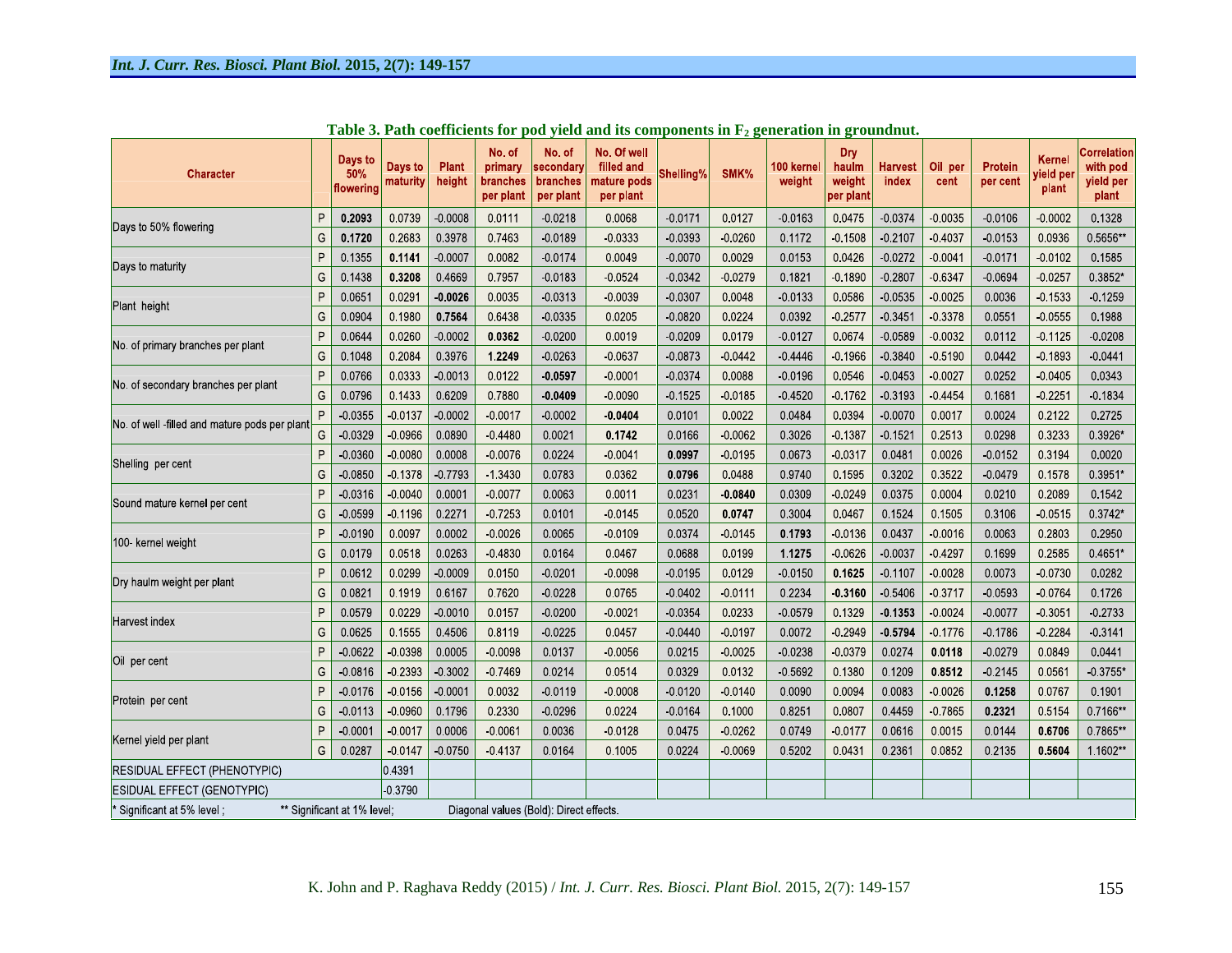plant and negative direct effect through days to 50 per cent flowering, days to maturity, number of primary branches per plant and dry haulms yield per plant. The character hundred kernel weight had positive indirect effect through days to maturity, plant height, number of Abraham, M. J., 1990. Correlation, path and secondary branches per plant, shelling per cent, harvest index, protein per cent and kernel yield per plant and negative indirect effect through days to 50 per cent 37. flowering, number of primary branches per plant number Al-Jibouri, H. A., Miller, P.A., Robinson, H. F., 1958. of well-filled and mature pods per plant, dry haulms yield per plant and oil per cent. covariance in an upland cotton cross of inter-

Dry haulms yield per plant had a positive indirect effect Azad, M. A. K., Hamid, M. A., 2000. Genetic through days to 50 per cent flowering, days to maturity, number of primary branches per plant, sound mature kernel per cent, and protein per cent and negative indirect effect through plant height, number of secondary Dewey, D. R., Lu, K. H., 1959. A correlation and path branches per plant, number of well-filled and mature pods per plant, shelling per cent, 100-kernel weight, harvest index, oil per cent and kernel yield per plant. Giri, R. R., Toprope, V.N., Jagtap, P. K., 2009. Genetic Harvest index had positive indirect effect through days to 50 per cent flowering, days to maturity, number of primary branches per plant, sound mature kernel per cent, and dry haulms yield per plant and negative indirect effect through plant height, number of secondary Gomes, R. L. F., Lopes, A.C., De, A., 2005. branches per plant, number of well-filled and mature pods per plant, shelling per cent, 100-kernel weight,

Oil per cent had a positive indirect effect through plant height, number of primary branches per plant, shelling per cent, harvest index and kernel yield per plant and negative indirect effect days to 50 per cent flowering, days to maturity, number of primary Jayalakshmi, V., Reddy, C. R., Reddy, P. V., Reddy, G. branches per plant, number of well-filled and mature pods per plant, sound mature kernel per cent, 100- morphological attributes in parental genotypes and kernel weight, dry haulms yield per plant and kernel yield per plant. The character protein per cent had Johar Singh and Mohinder Singh. 2001. Character positive indirect effect through number of primary branches per plant, 100-kernel weight, dry haulms yield per plant, harvest index and kernel yield per plant and negative indirect effect through days to 50 Jonah, P .M, Adeniji, O. T., Wammanda, D. T., 2010. per cent flowering, days to maturity, plant height, number of secondary branches per plant, number of well-filled and mature pods per plant, shelling per cent, sound mature kernel per cent and oil per cent.

Sound mature kernel per cent exhibited positive indirect From the above discussion on path coefficient analysis it effect through plant height, number of primary branches can be concluded that, kernel yield per plant and number per plant, number of well-filled and mature pods per of well-filled and mature pods per plant had maximum plant, shelling per cent, 100-kernel weight, harvest positive direct effect on pod yield per plant indicating index, oil per cent, protein per cent and kernel yield per that these traits are the important yield contributing characters.

### **References**

- discriminate function analysis in groundnut grown on a P - deficient acid soil. Crop Improv. 17(1), 34- 37.
- Genotypic and environmental variance and specific origin. Agron. J. 50, 633-637.
- variability, character association and path analysis in groundnut (*Arachis hypogaea* L.). Thailand J. Agric. Sci. 33, 153-157.
- analysis of components of crested wheat grass seed production. Agron. J. 51, 515-518.
- variability, character association and path analysis for pod yield, its component traits and late leaf spot, *Phaeoisariopsis personata* (Berk and curt), in groundnut. Int. J. Plant Sci., 4(2), 551-555.
- Correlations and path analysis in peanut. Crop Breed. Appl. Biotechnol. 5(1), 105-110.
- harvest index, oil per cent and kernel yield per plant. Hemanth Kumar, M., 2004. Genetic analysis of morphological, physiological and biochemical characters in relation to yield and quality in groundnut (*Arachis hypogaea* L.). Thesis submitted to Acharya N.G. Ranga Agricultural University,<br>Hyderabad.
	- L. K., 2000. Character association among groundnut hybrids. Legume Res. 23, 102-105.
	- association in spring / summer grown groundnut (*Arachis hypogaea* L.) genotypes. J. Res. Punjab Agric. Univ. 38(3-4), 147-152.
	- Variability and genetic correlations for yield and yield characters in some bambara groundnut (*Vigna subterranea*) cultivars. Int. J. Agric. Biol. 12(20), 303-307.